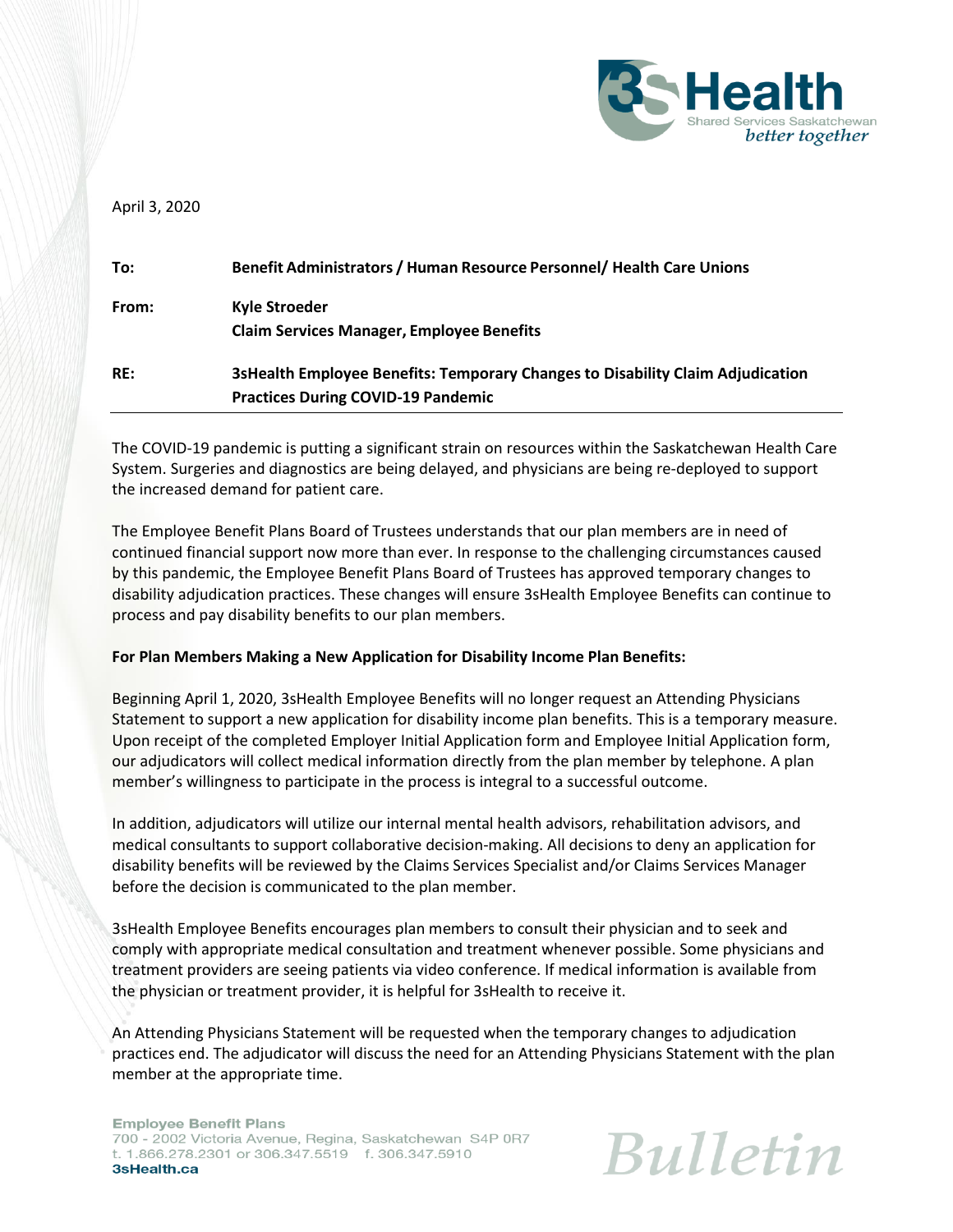

## **For Plan Members On a 3sHealth Approved Disability Claim:**

Beginning April 1, 2020, 3sHealth Employee Benefits will temporarily stop writing to physicians and treatment providers for additional medical information to support an on-going approved disability claim. Disability Continuation forms will no longer be sent to plan members. Adjudicators have authorization to extend existing approved disability claims after first calling the plan member for a medical update.

Adjudicators will utilize our internal mental health advisors, rehabilitation advisors, and medical consultants to support collaborative decision-making.

3sHealth Employee Benefits encourages plan members to consult their physician and to seek and comply with appropriate medical treatment whenever possible. Some physicians and treatment providers are seeing patients via video conference. If medical information is available from the physician or treatment provider, it is helpful for 3sHealth to receive it.

This is a temporary measure. Further medical information will be requested from physicians and treatment providers when the temporary changes to adjudication practices end. The adjudicator will discuss the need for further medical information with the plan member at the appropriate time.

## **Applications for Disability Benefits Related to COVID-19**

3sHealth Employee Benefits is already receiving applications for disability income plan benefits related to COVID-19. It is impossible to anticipate every situation related to COVID-19. Here are some general guidelines:

- o Plan members who contract COVID-19 due to *exposure in their workplace* must submit a claim to WCB.
- o Plan members who are *experiencing symptoms* of COVID-19 unrelated to the workplace and who are required to self-isolate will be considered for disability benefits for up to a 14 day period subject to exhausting their employer paid sick leave first (bridge benefits only).
- o Plan members who have a family member *diagnosed* with COVID-19 and living in the same dwelling will be considered for disability benefits for up to a 14 day period subject to exhausting their employer paid sick leave first (bridge benefits only).
- $\circ$  Plan members who are on an approved disability claim and are ready to return to work but are identified as high risk for COVID-19 will be considered for an extension of their benefits on a case by case basis.
- $\circ$  Plan members who are on an approved disability claim, who are not at high risk for COVID-19, and are ready to return to work but choose not to return to work due to precautionary selfisolation will be advised to apply to Employment Insurance, or to access other paid (or unpaid) leave options with their employer such as vacation, and their disability claim will end.